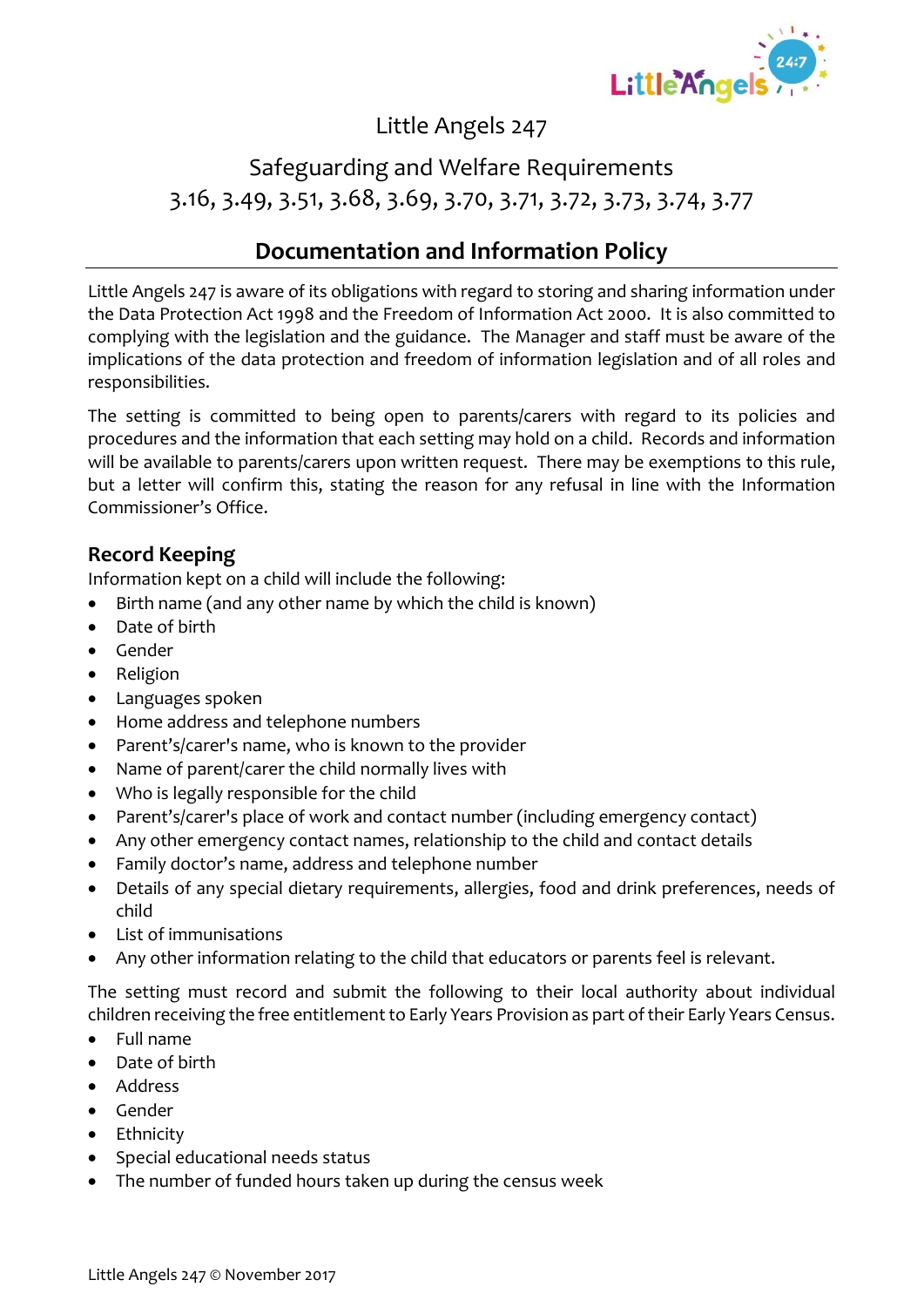

### Little Angels 247

## Safeguarding and Welfare Requirements 3.16, 3.49, 3.51, 3.68, 3.69, 3.70, 3.71, 3.72, 3.73, 3.74, 3.77

• Total number of hours (funded and unfunded) taken up at the setting during the census week.

Additionally, in accordance with our policies, other records will be kept and maintained by the setting:

- An up-to-date record of all staff, students and volunteers who are working at each setting including their name, address, telephone number, the number and date of the Disclosure and Barring Service (DBS) check, qualifications and emergency contact name, address and telephone number.
- A record of any other individuals who either reside on the premises or are regular visitors to the setting and their contact details.
- The attendance registers.
- An up-to-date waiting list with details of all children waiting for a place at the setting.
- Records of planned activities, including any off-site visits and outings.
- Records of any medication being held by the staff for children on behalf of the parent/carer.
- Records of signed emergency treatments authorised by the parent/carer.
- A fully completed and up-to-date accident, incident book and fire book.
- An up-to-date admissions list that will be kept nearby in case of a fire and/or other emergency.

Information on children will be kept in a locked file or office; the information will be restricted to all of the staff where appropriate. The Manager is responsible for keeping up-to-date records on the children. All records relating to an individual child will be retained for two years from the last day the child attended Little Angels 247.

#### **Notification**

Little Angels 247 recognises that it is their responsibility to notify parents/carers, Ofsted and staff of any changes to any of its settings.

If changes are to be made to a setting, the setting owner will contact anyone that will be affected as soon as possible. If there are significant proposed changes there will be consultation with anyone who is directly affected.

It is mandatory for Ofsted to be informed of:

- any change in the Manager or Deputy Manager of the setting
- any significant changes to the premises
- any significant change to the operational plan of the setting
- any event that is likely to affect the suitability of the Manager or Owner
- any changes to the company
- any complaints made again the Setting
- where two or more children suffer from food poisoning
- any allegation of abuse by a member of staff or volunteer or any abuse that has allegedly taken place on the premises.
- any significant event that is likely to affect the suitability of any person who is in regular contact with children